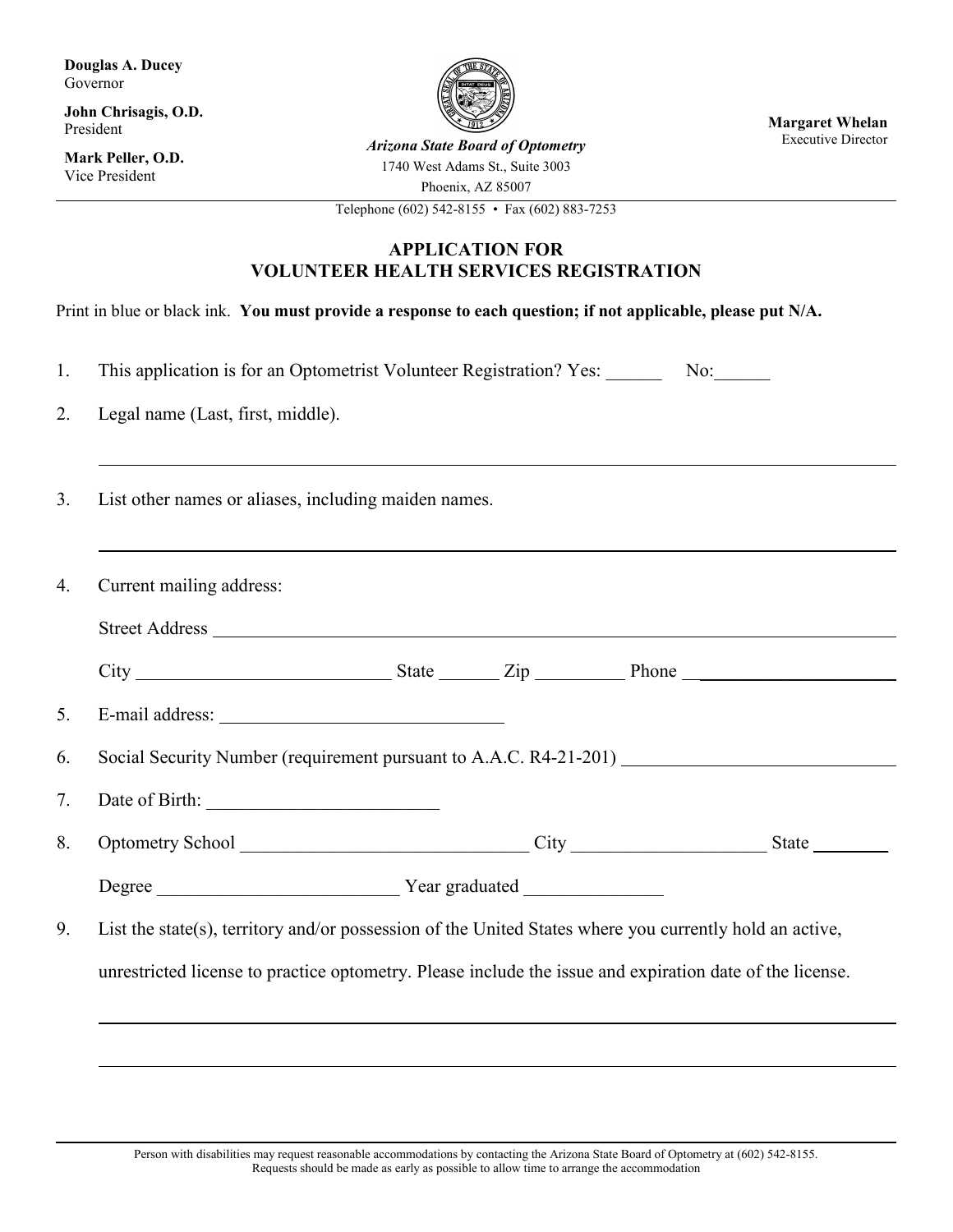10. List the state(s) territory and/or, possession of the United States where you were previously licensed to

practice optometry. If no previous license(s), indicate NONE.

## 11. List all dates, locations and number of days at the location where you will be practicing while in Arizona:

| Date | Name of Entity | <u>Address</u> |  | $\mathcal{L}$ |
|------|----------------|----------------|--|---------------|
|      |                |                |  |               |
|      |                |                |  |               |
|      |                |                |  |               |
|      |                |                |  |               |
|      |                |                |  |               |
|      |                |                |  |               |

- 12. a. I certify that I hold an active and unrestricted Optometry license in a state, territory or possession of the United States.
	- b. I certify I have never had an Optometry license revoked or suspended.
	- c. I certify I am not the subject of an unresolved complaint.
	- d. I agree to render services at a free medical clinic that does not provide abortions and restricts the optometrist's authorized services and duties to the provision of care or service at a free medical clinic.
	- e. I will provide only the scope of optometric services for which I am licensed or authorized to provide by the regulatory agency of the state, territory or possession of the United States where I currently hold a license, even if the scope of practice in Arizona is higher than my current state of licensure's scope of practice.
	- f. I hereby give my permission for the Arizona State Board of Optometry to secure additional information concerning this application from the applicable regulatory agency of each state where I am licensed or have held a license.
	- g. I understand if volunteer registration is issued, I may practice in Arizona for up to fourteen (14) days each calendar year.
	- h. I understand if volunteer registration is issued, the registration period is for two years from the issue date.
	- i. I certify that I have read and answered all the questions on this application.